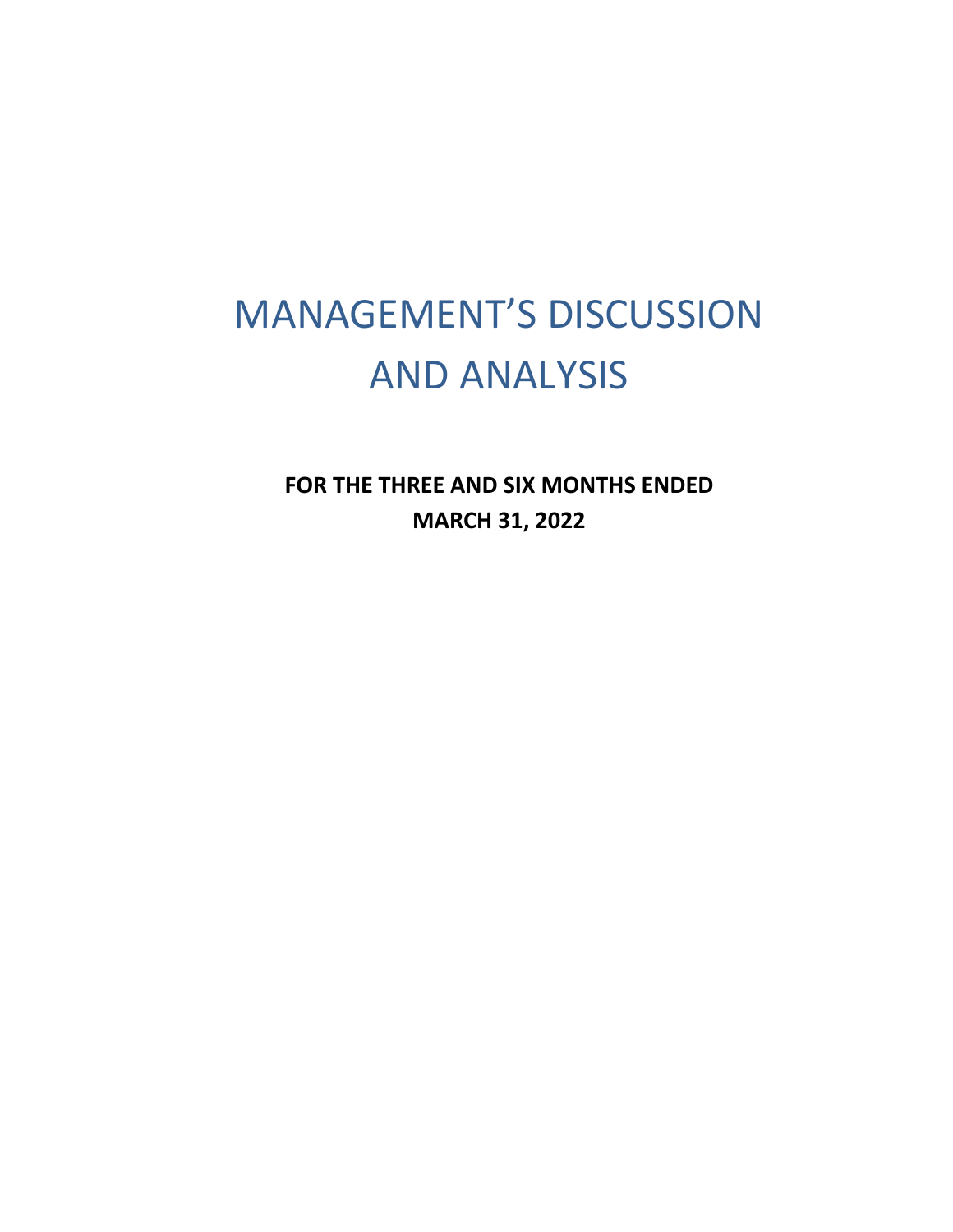

**About Us** BluMetric Environmental Inc. is a publicly traded environmental consulting and water cleantech company. We provide complete solutions to challenges such as water purification, protecting environments, and ensuring health and safety for Industrial/Commercial, Mining, Government, and Military clients.

> BluMetric has more than 170 employees operating in ten offices and over 40 years of expertise. From remote northern mines to urban workplaces, we deliver with an interdisciplinary team best suited to solving unique challenges.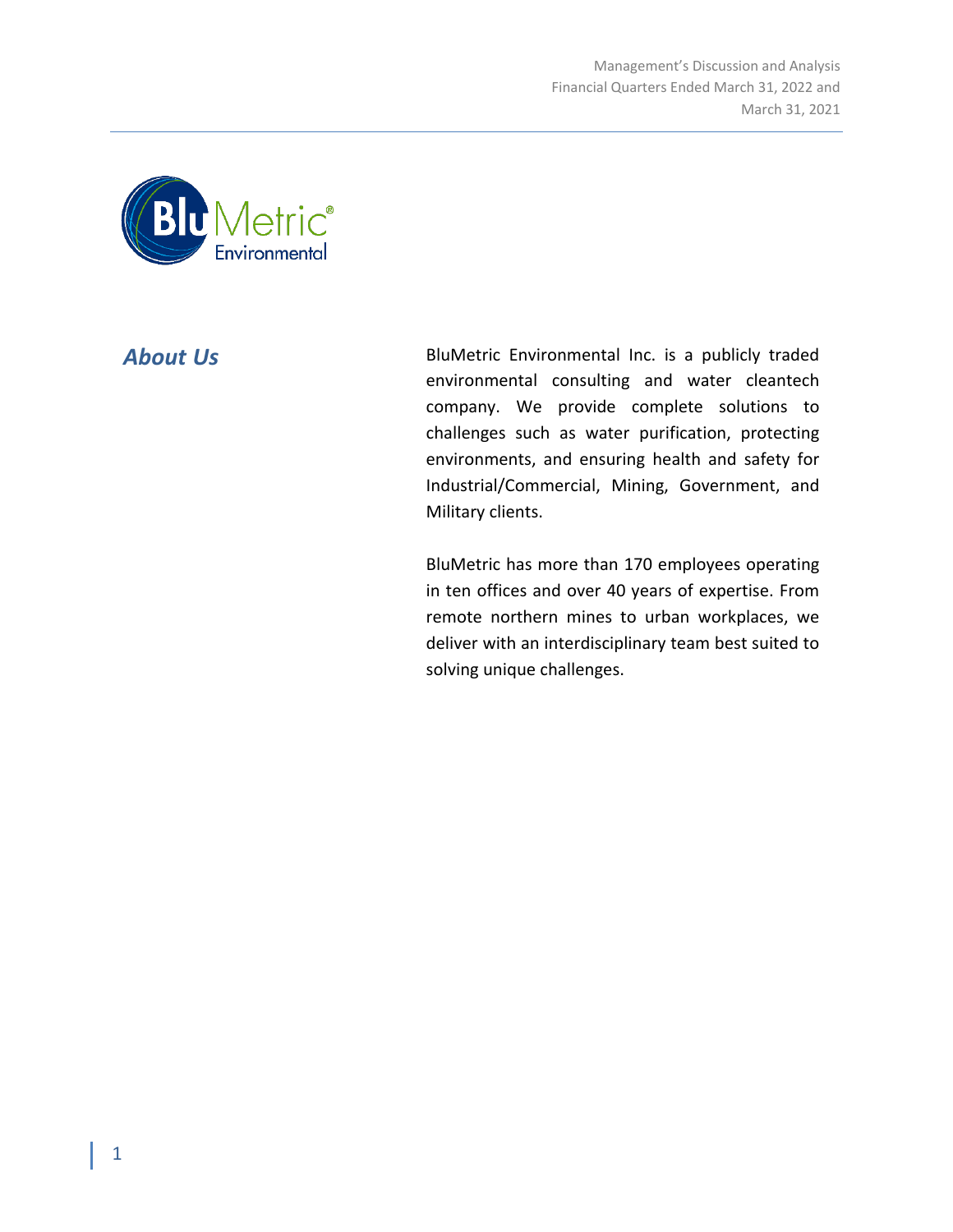# **May 26, 2022**

This Management Discussion and Analysis "MD&A" explains the material changes in BluMetric Environmental Inc's ("BluMetric" or the "Company") financial condition and results of operations for the six months ended March 31, 2022. The MD&A should be read in conjunction with the Company's financial statements and related notes for the period ended March 31, 2022 as well as the MD&A and audited financial statements and notes for the year ended September 30, 2021. The information provided in this document is not intended to be a comprehensive review of all matters concerning the Company.

This discussion and analysis of the financial condition and the results of operations contain forward looking statements about expected future events and the financial and operating performance of the Company. These statements, which include descriptions of the Company's business strategy, potential variances impacting the Company's internal and external performance drivers, and the Company's ability to meet its ongoing working capital needs through the ensuing 12 months, are included in the "Discussion of Results of Operations", "Liquidity", and "Business Outlook" sections which follow. These statements are not guarantees of future performance and are subject to risks and uncertainties that could cause actual results to differ materially from those in the forward-looking statements. This MD&A also makes reference to certain non-GAAP measures to assist users in assessing BluMetric's performance. Non-GAAP measures do not have any standard meaning prescribed by International Financial Reporting Standards ("IFRS") and are therefore unlikely to be comparable to similar measures presented by other issuers. These measures are identified and described under the section "Financial Terms and Definitions".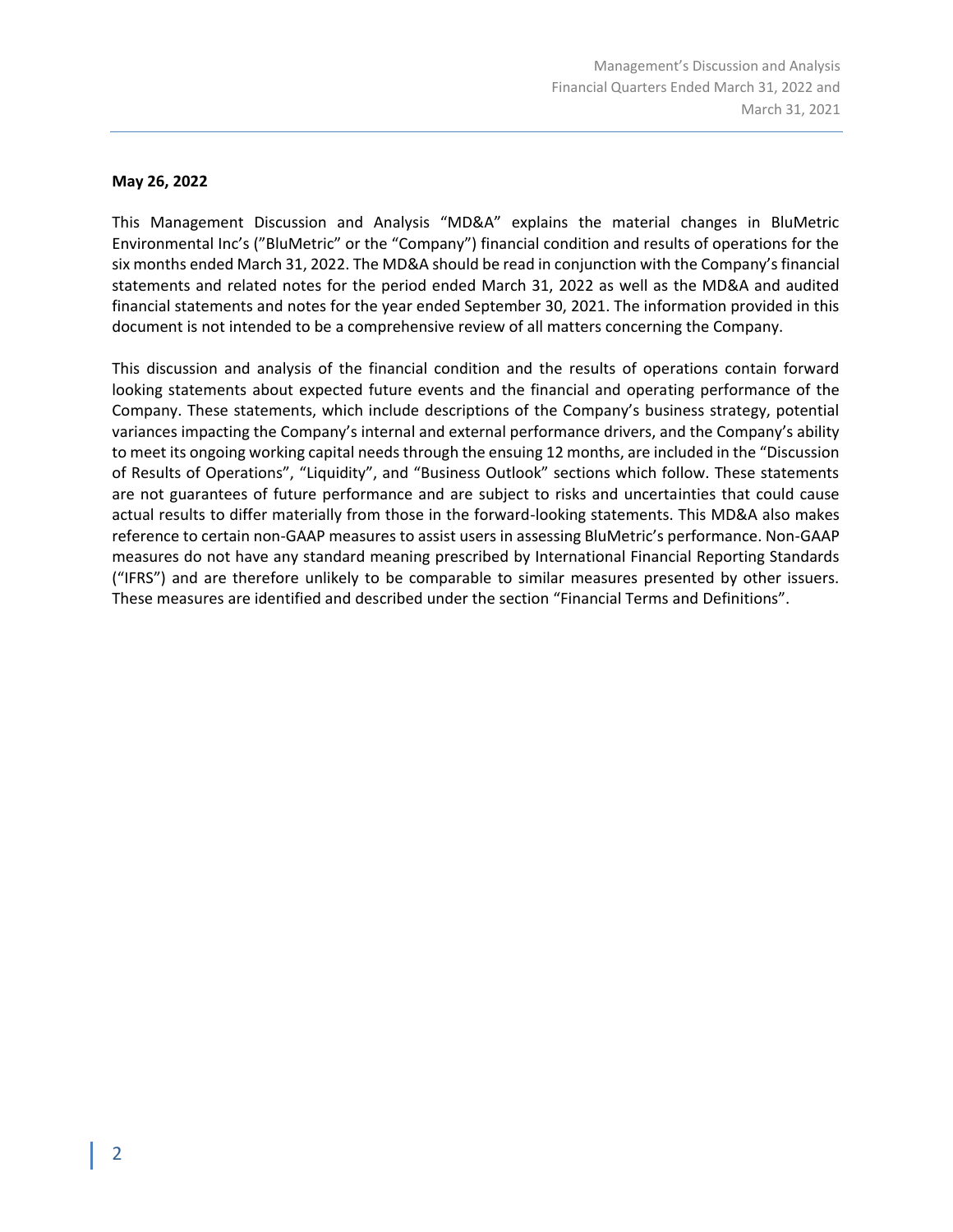# **Business Update**

BluMetric continues to monitor regional public health guidelines as the COVID pandemic transitions to an endemic, out of the crisis phase of the pandemic. We are in the process of transitioning back to the offices and will be following a hybrid work model. The ongoing pandemic is not impeding our growth or financial aspirations. We continue to see opportunities emerge within the sectors we serve as opportunities arise from stimulus programs, general market growth, and growing demands for mobile water cleantech.

# **Business Overview and Strategy**

BluMetric is a Canadian company that provides cost-effective and sustainable solutions to help its clients overcome even the most difficult environmental and business challenges. Through a track record that spans 40 years, the Company has evolved into a full-service integrator of environmental solutions known for innovative work in the fields of water/wastewater treatment and professional environmental services.

With a focus on four key markets —Commercial and Industrial; Government; Military; and Mining; — BluMetric's main services and products include:

- Engineering, Rehabilitation and Design
- Wastewater and Water Treatment Solutions
- Hydrogeology and Hydrology
- Environmental Due Diligence Assessments
- Waste Management (Solid, Liquid, Hazardous)
- Industrial Hygiene and Occupational Health and Safety
- Management Systems and Training

BluMetric's comprehensive, affordable offerings are tailored to the specific needs of not only each industry, but also each client. With innovation, agility and client-responsive service as its hallmarks, the Company builds partnerships with its customers by delivering a long-term, holistic approach to managing their complete environmental needs, and health and safety responsibilities. It is this high degree of service that differentiates BluMetric from competitors.

BluMetric's team of approximately 170 dedicated and passionate employees and its client-centric approach form the underpinning of its success, contributing to the following core elements of its value proposition:

- Solution-oriented consultation, design, products and construction services
- Turn-key solutions BluMetric provides a complete end-to-end solution from assessment and evaluation to implementation to ongoing service and management
- World class expertise in the analysis, management and treatment of water in the environment
- Water treatment solutions that are compact, energy efficient, reliable and simple to operate

The Company has 10 offices across Ontario, Quebec, Yukon and Northwest Territories. BluMetric is proud to be a trusted provider of services to many of Canada's northern Indigenous communities.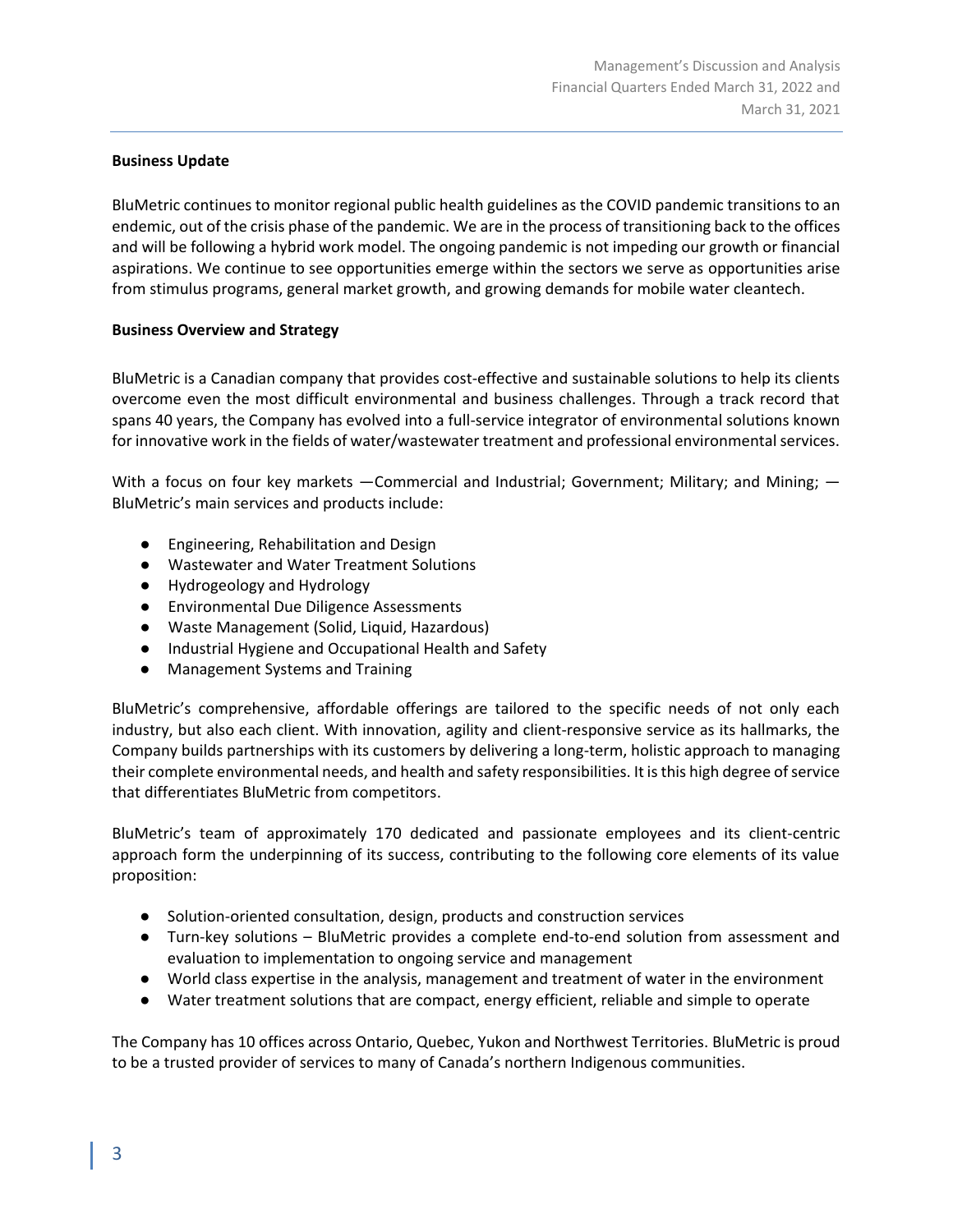# **Technology and Innovation**

Innovation is driven by client demands as they face more stringent environmental regulations. BluMetric's creative process for addressing problems consists of developing solutions that are both scientifically sound and economically viable.

The Company has expanded its standard products for water and wastewater treatment, largely in response to the developing needs for emergency water and wastewater systems due to global climate change. Designs have recently been completed and prototyping phases have started for a mid-sized Portable Water Treatment System and a Mobile Wastewater Treatment Plant. These resilient water solutions are highly flexible and cost efficient and allow for rapid deployments for temporary needs, such as mineral exploration and humanitarian relief.

Additionally, the Company still sees demand for solutions that reduce the ammonia concentration in wastewater due to stricter effluent limits for the mining market. BluMetric's ammonia removal process has been used in several full-scale treatment systems for mining customers.

BluMetric is committed to pursuing new opportunities in technology and innovation.

# **Sales and Marketing**

BluMetric's business development efforts are primarily focused on four key markets where the Company has identified the greatest demand for its products and services:

- Commercial and Industrial
- Government (with specific expertise in Northern Canada)
- Military
- Mining

BluMetric uses a client-centric approach to business development, which involves an emphasis on understanding each client's environmental issues and then identifying and preventing potential problems. This approach allows BluMetric to provide a complete and integrated solution.

Satisfied clients provide repeat business as well as incredibly valuable word-of-mouth referrals. BluMetric continues to actively leverage the successes of past projects to expand and diversify client relationships, strategic partnerships and service offerings.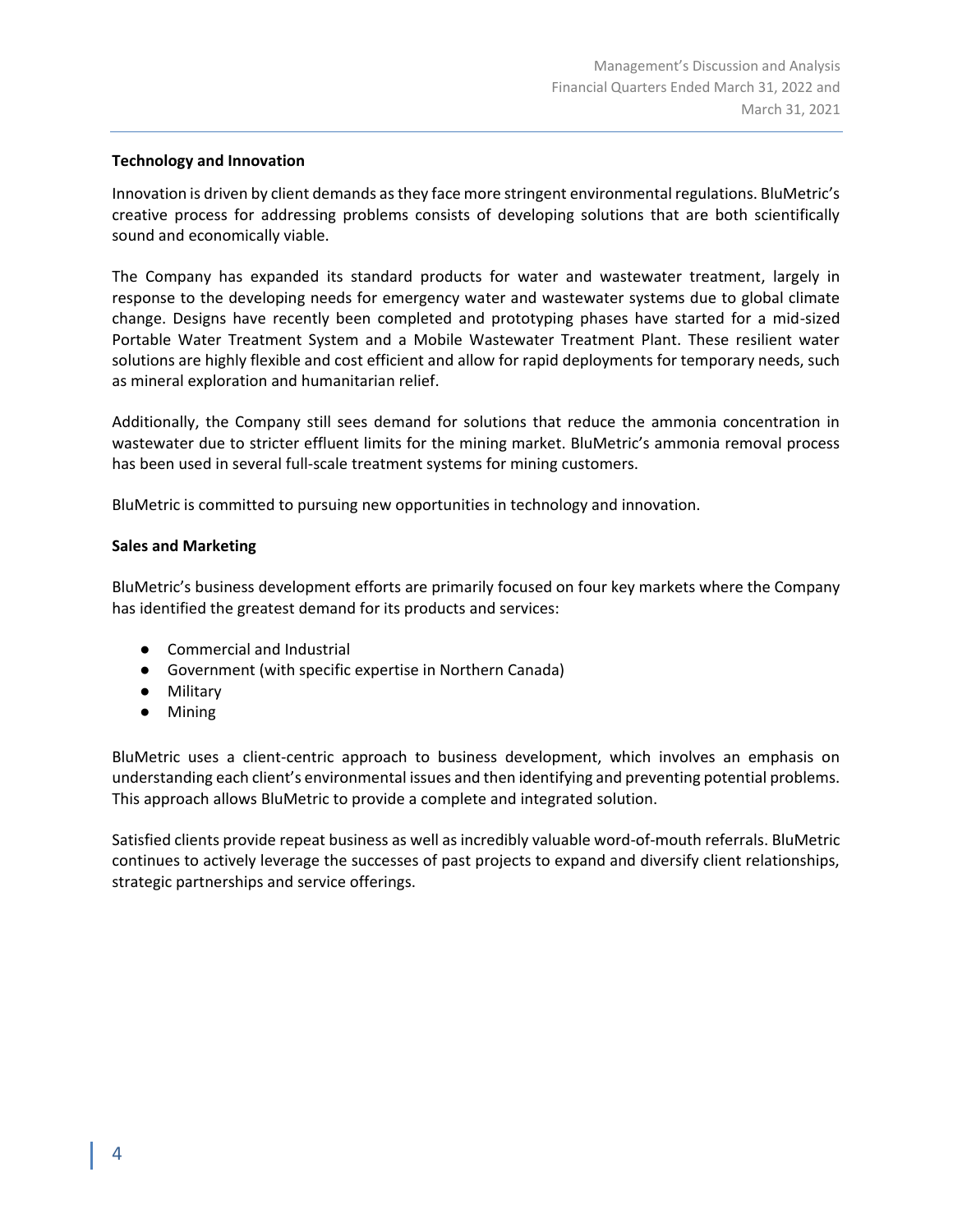#### **Board of Directors**

The Board currently consists of five members, three of whom are independent. The independent directors reflect a wide range of senior experience in the management of publicly traded and privately held companies. The Board members have expertise in business development, finance, operations, management, and governance.

# **Executive Management**

The Senior Management team comprises: Scott MacFabe, Chief Executive Officer; Vivian Karaiskos, Chief Financial Officer; Wayne Ingham, VP, Director of Strategic Business Development; and Andy Benson, VP, Director of Operations. This team has extensive business and environmental experience and is well supported by highly qualified and experienced managers.

# **Our People**

The BluMetric team consists of approximately 170 experienced and motivated hydrogeologists, engineers, occupational and industrial hygienists, environmental auditors, environmental scientists, chemists, project managers, finance professionals, trades and support personnel. They are experts in providing a comprehensive range of environmental services and engineered solutions, from contaminated site assessment and remediation to complete turn-key wastewater treatment systems.

Staffing levels fluctuate with the hiring of contract staff and students to meet project demands. The Company strives to recruit and retain highly skilled employees who are able to use their technical expertise to deliver creative solutions to complex environmental issues.

# **Diversity, Equity and Inclusion**

BluMetric is committed to the principles of diversity, equity and inclusion. The Company is committed to promoting a culture that respects and values the contributions of all employees and their individual differences.

BluMetric's employees come from a wide range of cultural, ethnic, educational and religious backgrounds. Additionally, women represent 50% of the workforce from welders and field technicians to the executive team. BluMetric's goal is to capitalize on the strength derived from diversity while affording its team members the greatest opportunity to excel, grow, and contribute to business and society.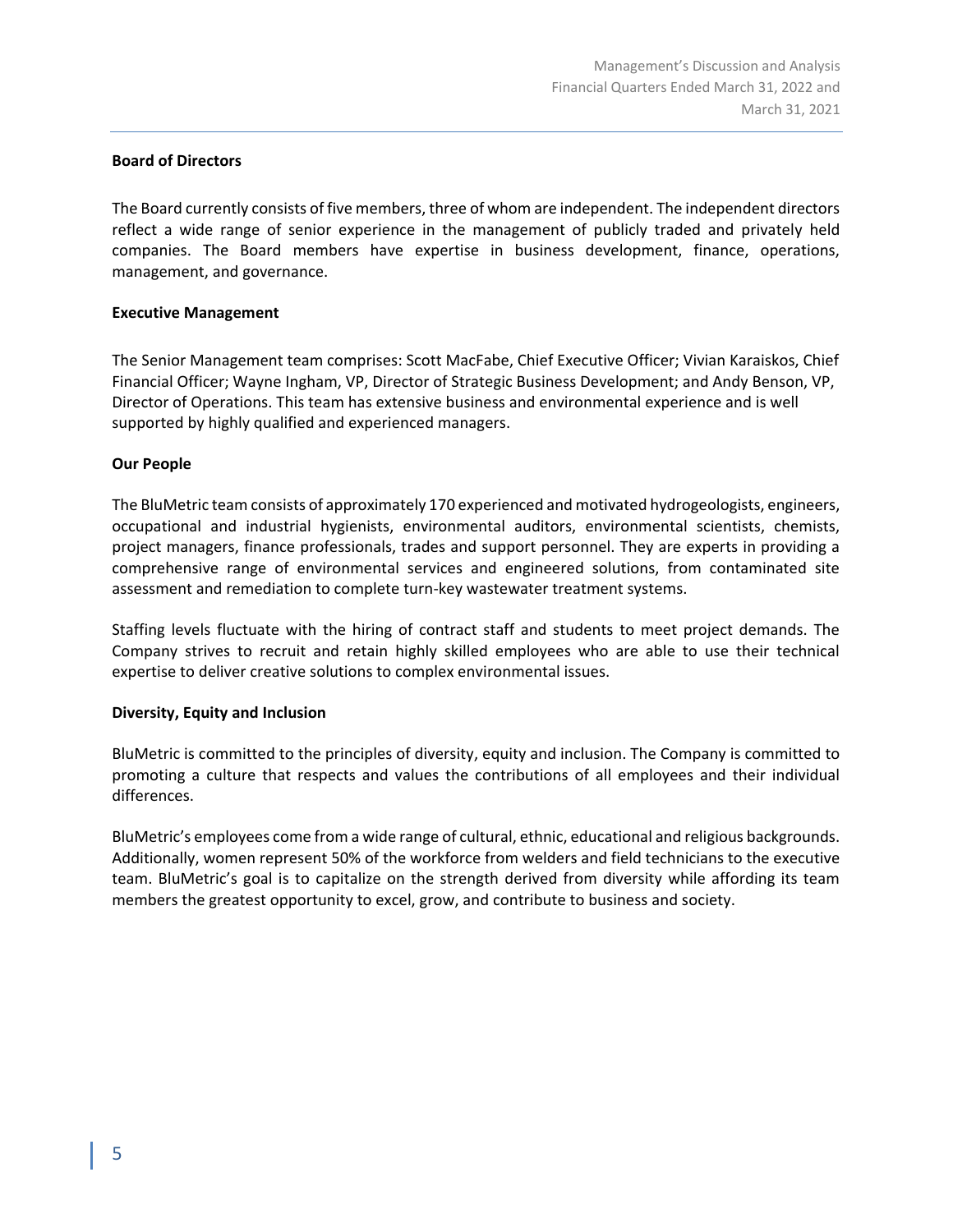# **Financial Highlights**

|                                                                | <b>Three Months Ended</b>     |                               | <b>Six Months Ended</b>        |                                |
|----------------------------------------------------------------|-------------------------------|-------------------------------|--------------------------------|--------------------------------|
|                                                                | March 31,<br>2022<br>\$       | March 31,<br>2021<br>\$       | March 31,<br>2022<br>\$        | March 31,<br>2021<br>\$        |
|                                                                |                               |                               |                                |                                |
| Revenue<br>Gross profit<br>Gross margin %                      | 8,213,772<br>1,801,767<br>22% | 9,138,727<br>2,663,523<br>29% | 16,030,026<br>3,846,682<br>24% | 17,290,916<br>4,883,091<br>28% |
| <b>Operating expenses</b>                                      | 1,453,779                     | 1,198,725                     | 2,719,154                      | 2,349,825                      |
| Finance costs                                                  | 23,905                        | 121,521                       | 56,555                         | 241,061                        |
| Earnings before provision for                                  |                               |                               |                                |                                |
| income tax                                                     | 324,083                       | 1,343,277                     | 1,070,973                      | 2,292,205                      |
| Income tax expense                                             | 59,639                        | 291,455                       | 254,329                        | 540,540                        |
| Net earnings                                                   | 264,444                       | 1,051,822                     | 816,644                        | 1,751,665                      |
| EBITDA <sup>1</sup><br>Weighted average common                 | 469,402                       | 1,617,018                     | 1,381,683                      | 2,838,068                      |
| shares outstanding - basic<br>Weighted average common          | 29,395,695                    | 28,683,473                    | 29,310,530                     | 28,679,541                     |
| shares outstanding - diluted<br>Earnings per share - basic and | 29,443,538                    | 28,949,342                    | 29,414,845                     | 28,784,267                     |
| diluted                                                        | 0.01                          | 0.04                          | 0.03                           | 0.06                           |
| <b>Total assets</b>                                            |                               |                               |                                |                                |
| Working capital                                                |                               |                               | 16,694,512<br>10,581,192       | 15,892,061<br>6,446,092        |
| Non current liabilities                                        |                               |                               | 1,301,570                      | 717,990                        |
| Shareholders' equity                                           |                               |                               | 10,807,954                     | 7,858,247                      |
| Net cash <sup>2</sup>                                          |                               |                               | 2,687,412                      | 2,028,256                      |
|                                                                |                               |                               |                                |                                |

*Note 1: EBITDA is a non-IFRS measure (see 'Financial Terms and Definitions') and is calculated as net income before interest expense, income taxes, depreciation, and amortization.*

*Note 2: Net cash is a non-IFRS measure and is calculated as cash less total debt excluding lease liabilities (see 'Financial Terms and Definitions').*

# **Revenue Breakdown by Market**

|                           | <b>Three Months Ended</b> |                         | <b>Six Months Ended</b> |                         |
|---------------------------|---------------------------|-------------------------|-------------------------|-------------------------|
|                           | March 31,<br>2022<br>\$   | March 31,<br>2021<br>\$ | March 31,<br>2022<br>\$ | March 31,<br>2021<br>\$ |
|                           |                           |                         |                         |                         |
| Commercial and industrial | 2,977,325                 | 3,156,071               | 6,316,703               | 6,184,044               |
| Government                | 1,999,477                 | 2,069,377               | 4,155,228               | 4,164,520               |
| Military                  | 2,482,275                 | 2,508,417               | 3,425,329               | 3,680,650               |
| Mining                    | 754,695                   | 1,404,862               | 2,132,766               | 3,261,702               |
|                           |                           |                         |                         |                         |
|                           | 8,213,772                 | 9,138,727               | 16,030,026              | 17,290,916              |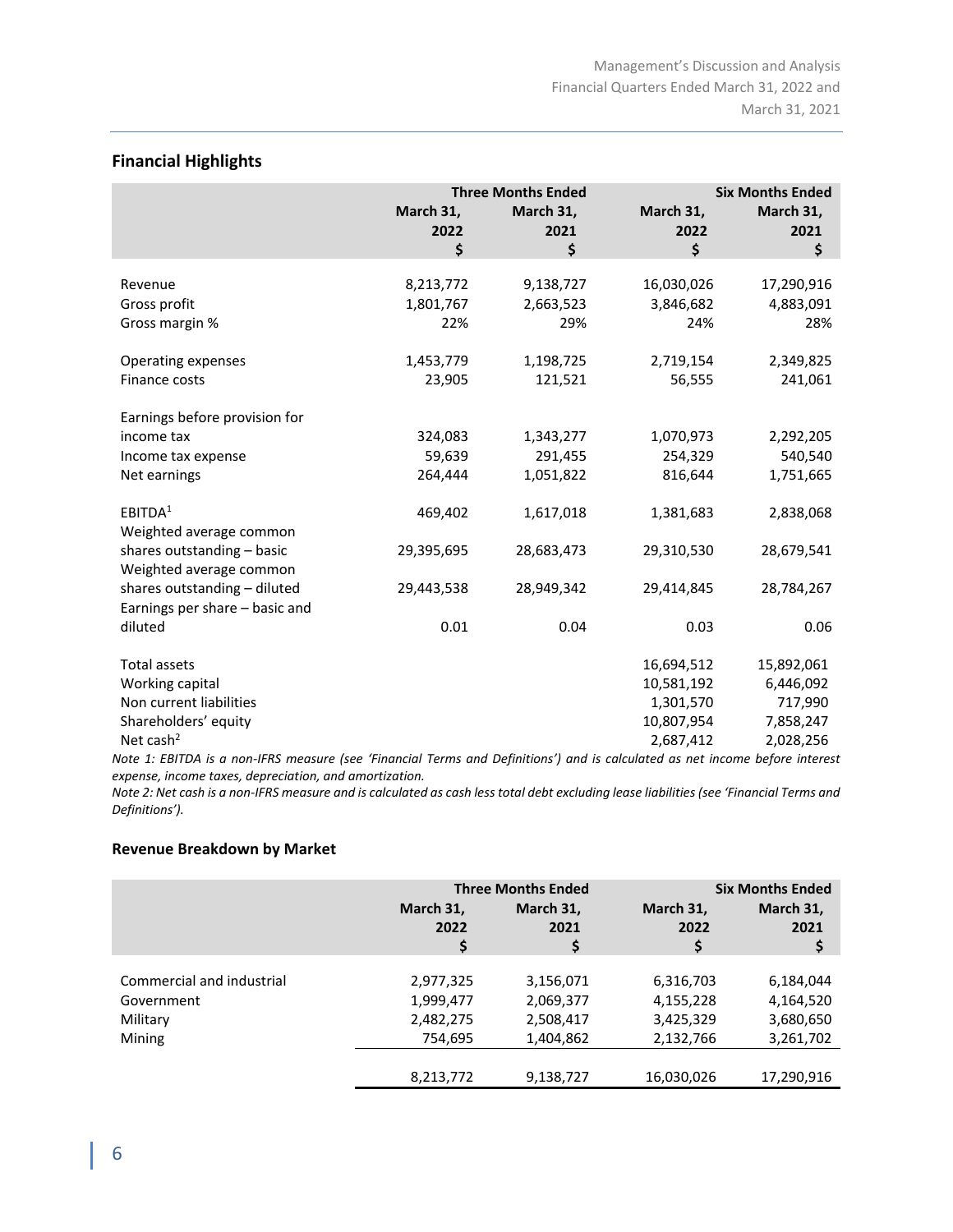# **Discussion of Results of Operations**

- Revenue for the three and six months ended March 31, 2022 was \$8.2 million and \$16.0 million respectively (\$9.1 million and \$17.3 million for the three and six months ended March 31, 2021).
- Revenue from all markets was relatively consistent in both Q2 2022 compared to the same quarter in the prior year, with the exception of the Mining market.
	- o The Mining market decrease is a result of two large mining projects that were completed in FY 2021. The Company is shifting its focus toward higher value services and adding to its client portfolio, especially in northern Quebec, and has started work on a new customer in this area. A new market leader for the Mining market was hired at the end of September 2021 and is focused on business development opportunities in this sector.
- Gross profit was \$1.8 million and gross margin was 22% for Q2 2022 compared to \$2.7 million and 29% for Q2 2021. Gross profit was \$3.8 million (gross margin of 24%) for the six months ended Q2 2022 compared to \$4.9 million (gross margin of 28%) for the six months ended Q2 2021. The decrease in gross margin is mainly related to project mix as well as some cost overruns in 2022 compared to 2021.
- Operating costs increased slightly compared to the prior period to \$1.5 million from \$1.2 million. Operating costs increased for the first six months of 2022 to \$2.7 million compared to \$2.3 million in the prior year. The increase is mainly due to increases in IT costs related to computer leasing costs, licensing requirements and consulting services. In addition, travel, conference costs and marketing costs have increased as these were greatly reduced in Q2 2021 due to the pandemic restrictions.
- Finance costs were \$23,905 for the quarter ended March 31, 2022 compared to \$121,521 reported in Q2 2021. On April 20, 2021, the Company re-financed its \$2.0 million term loan with an interest rate of 3.28% per annum compared to an effective interest rate of 14% on the previous loan. The term loan has a closed four-year term.
- Net earnings for Q2 2022 were \$264,444 compared to \$1,051,822 for Q2 2021. Net earnings for the six months ended Q2 2022 were \$816,644 compared to \$1.8 million in the six months ended Q2 2021.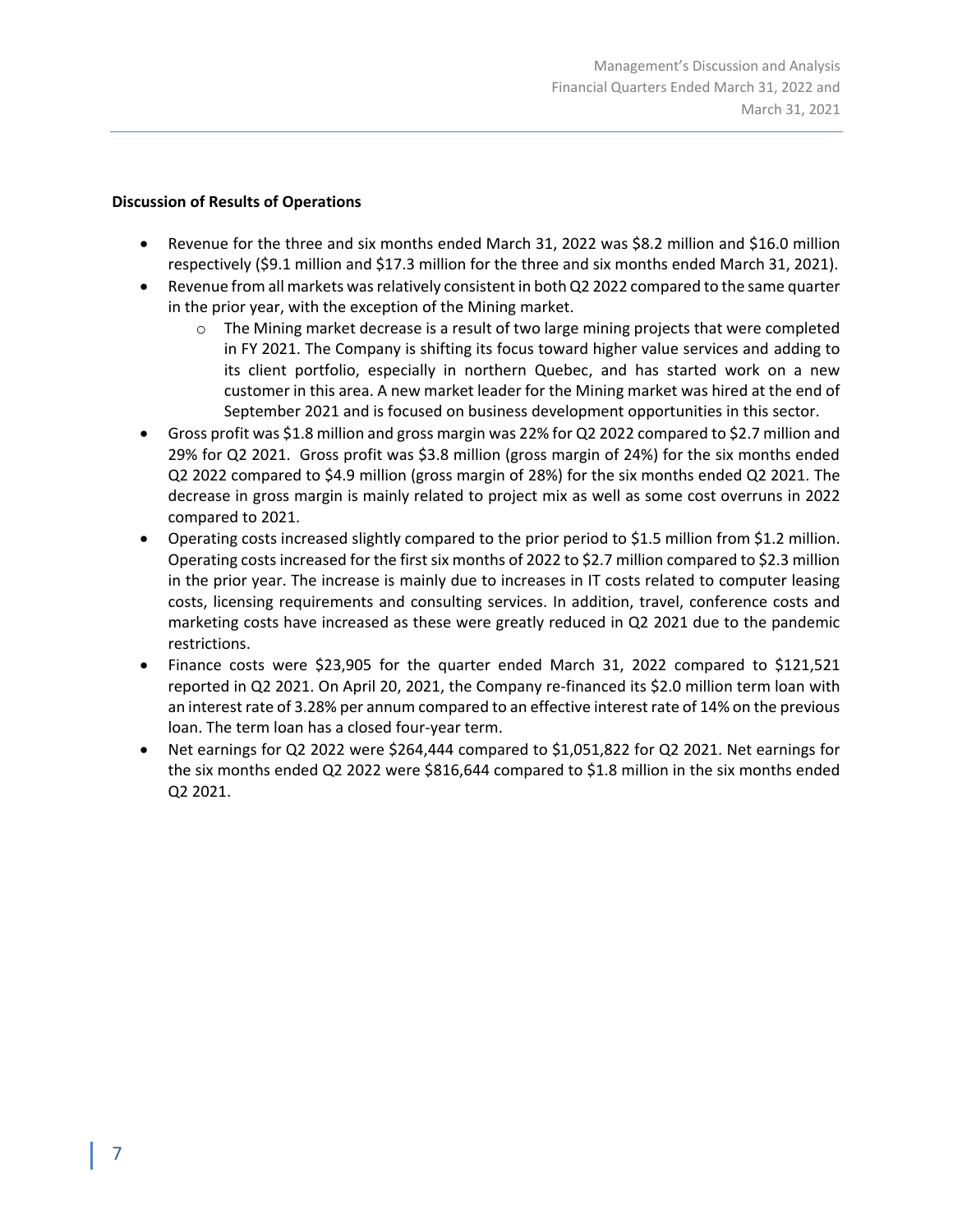|                               | <b>Three Months Ended</b> |                         |                         | <b>Six Months Ended</b> |  |
|-------------------------------|---------------------------|-------------------------|-------------------------|-------------------------|--|
|                               | March 31,<br>2022<br>\$   | March 31,<br>2021<br>\$ | March 31,<br>2022<br>\$ | March 31,<br>2021<br>\$ |  |
|                               |                           |                         |                         |                         |  |
| Net income                    | 264,444                   | 1,051,822               | 816,644                 | 1,751,665               |  |
| Finance costs                 | 23,905                    | 121,521                 | 56,555                  | 241,061                 |  |
| Income tax expense            | 59,639                    | 291,455                 | 254,329                 | 540,540                 |  |
| Depreciation and amortization | 121,414                   | 152,220                 | 254,283                 | 304,802                 |  |
|                               |                           |                         |                         |                         |  |
| <b>EBITDA</b>                 | 469,402                   | 1,617,018               | 1,381,811               | 2,838,068               |  |

# **EBITDA (see "Financial Terms and Definitions")**

The Company recorded EBITDA of \$469,402 for the three months ended March 31, 2022 compared to \$1.6 million for the three months ended March 31, 2021. For the six months ended March 31, 2022, the Company recorded EBITDA of \$1.4 million, compared to \$2.8 million for the six months ended March 31, 2021.

The decrease in EBITDA is mainly due to decreased project revenue (\$924,000 decrease in revenue in Q2 2022 compared to Q2 2021 and \$1.3 million decrease in revenue for year to date Q2 2022 compared to year to date Q1 2022).

For more detail, see "Discussion of Results of Operations" and "Quarterly Results".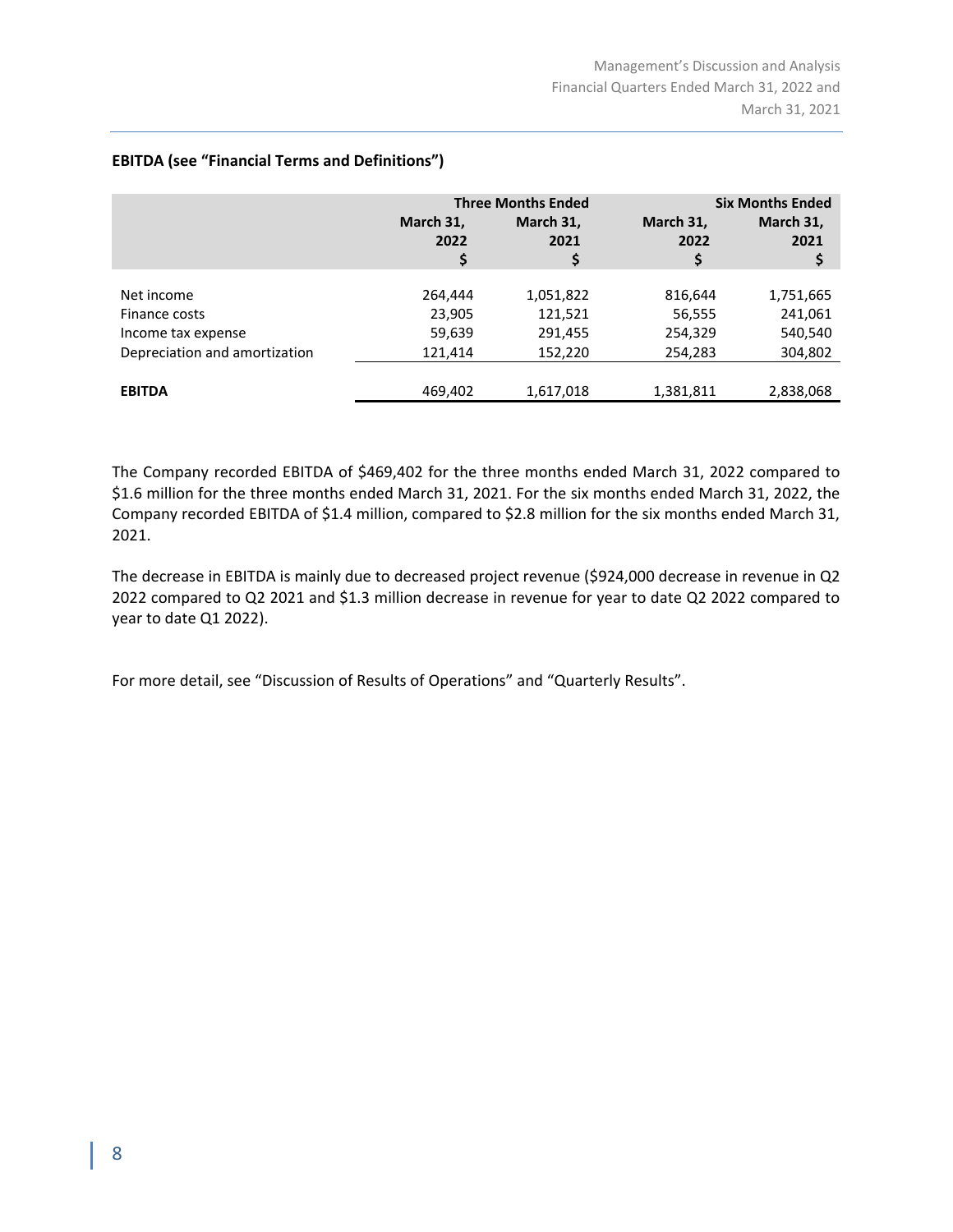# **Quarterly Results**

*Quarterly financial information for the eight quarters ended March 31, 2022 (in 000's, except as otherwise indicated)*

|                                          | Q2 2022<br>March 31,<br>2022<br>\$ | Q1 2022<br>Dec 31,<br>2021<br>\$ | Q4 2021<br>Sept 30,<br>2021<br>\$ | Q3 2021<br><b>June 30,</b><br>2021<br>\$ |
|------------------------------------------|------------------------------------|----------------------------------|-----------------------------------|------------------------------------------|
| Revenue                                  | 8,214                              | 7,816                            | 9,699                             | 8,488                                    |
| Cost of sales                            | 6,412                              | 5,771                            | 7,354                             | 6,295                                    |
| Gross profit                             | 1,802                              | 2,045                            | 2,345                             | 2,193                                    |
| Gross margin%                            | 22%                                | 26%                              | 24%                               | 26%                                      |
| Operating expenses                       | 1,454                              | 1,265                            | 1,286                             | 1,147                                    |
| Finance costs                            | 24                                 | 33                               | 30                                | 40                                       |
| Earnings before provision for income tax | 324                                | 747                              | 1029                              | 1005                                     |
| Income tax expense (recovery)            | 60                                 | 195                              | (257)                             | 318                                      |
| Net earnings                             | 264                                | 552                              | 1,286                             | 687                                      |
| Weighted average common shares           |                                    |                                  |                                   |                                          |
| outstanding - basic                      | 29,395,695                         | 29,064,173                       | 28,773,174                        | 28,836,574                               |
| Earnings per share - basic and diluted   | 0.01                               | 0.02                             | 0.04                              | 0.02                                     |
|                                          | Q2 2021<br>Mar 31,<br>2021<br>\$   | Q1 2021<br>Dec 31,<br>2020<br>\$ | Q4 2020<br>Sept 30,<br>2020<br>\$ | Q3 2020<br><b>June 30,</b><br>2020<br>\$ |
|                                          |                                    |                                  |                                   |                                          |
| Revenue                                  | 9,139                              | 8,152                            | 10,420                            | 6,858                                    |
| Cost of sales                            | 6,475                              | 5,933                            | 7,559                             | 5,516                                    |
| Gross profit                             | 2,664                              | 2,220                            | 2,861                             | 1,342                                    |
| Gross margin%                            | 29%                                | 27%                              | 27%                               | 20%                                      |
| Operating expenses                       | 1,199                              | 1,151                            | 1,350                             | 1,118                                    |
| Other income                             |                                    |                                  | (328)                             | (833)                                    |
| Finance costs                            | 122                                | 120                              | 125                               | 114                                      |
| Earnings before provision for income tax | 1,343                              | 949                              | 1,714                             | 943                                      |
| Income tax expense                       | 291                                | 249                              | 491                               | 270                                      |
| Net earnings                             | 1,052                              | 700                              | 1,222                             | 673                                      |
| Weighted average common shares           |                                    |                                  |                                   |                                          |
| outstanding - basic                      | 28,683,473                         | 28,675,695                       | 28,675,695                        | 28,675,695                               |
| Earnings per share - basic and diluted   | 0.04                               | 0.02                             | 0.04                              | 0.02                                     |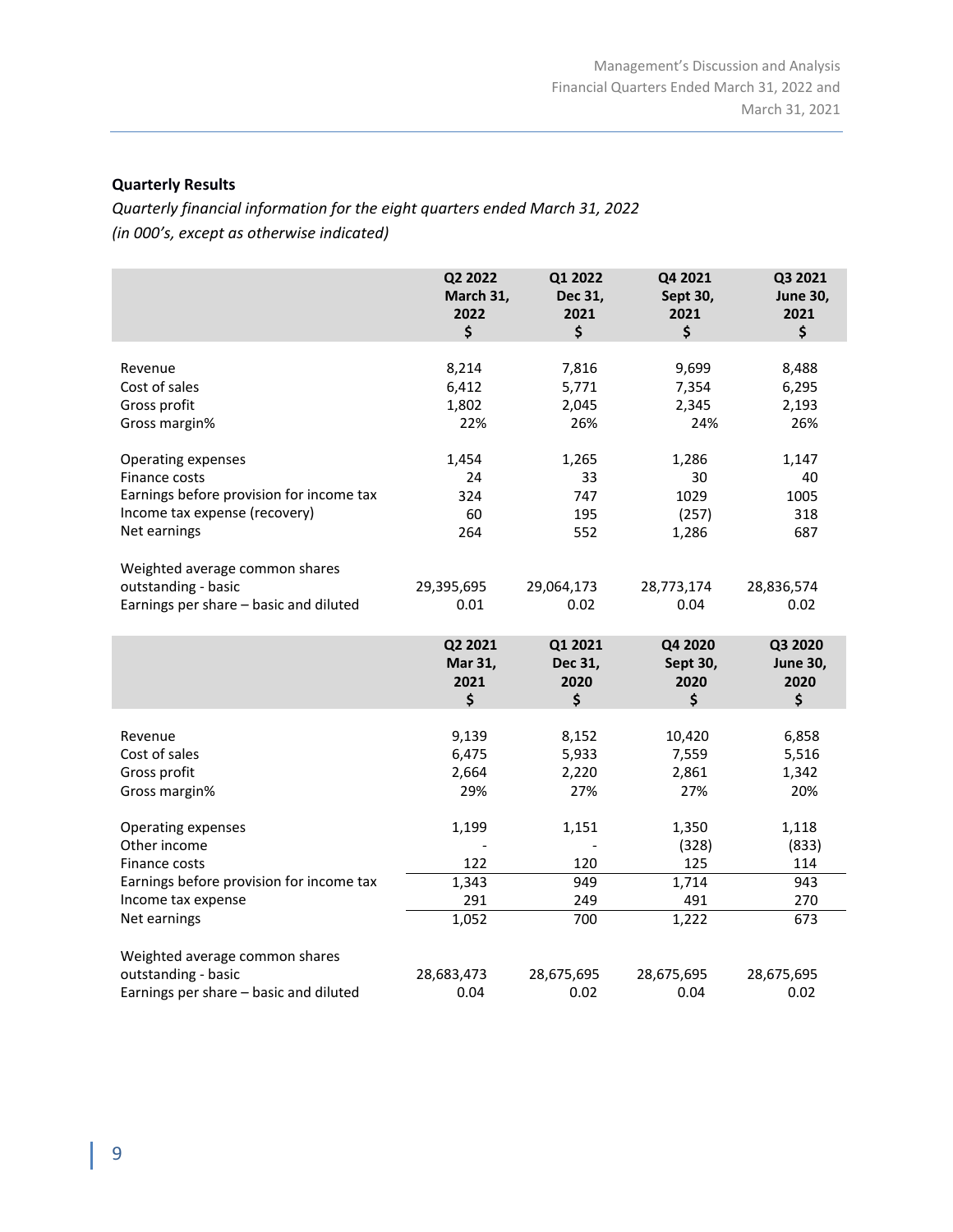The Company experiences variability in its results of operations from quarter to quarter due to the nature of the markets and geographies in which it operates. Typically, in the second quarter, the Company experiences slowdowns related to winter weather conditions and holiday schedules. Activity in the fourth quarter generally increases as a result of projects in the North that run in the summer season. Additionally, the Company has a number of discrete contracts that occur throughout the year and can significantly impact the results of any one quarter.

Below are some key highlights for fluctuations quarter over quarter. For information on the operating results please see the Discussion of Results of Operations in each MD&A for each respective quarter.

# **Highlights on quarter over quarter variances include:**

- 1. Q2 2022 vs Q2 2021 Q2 2021 includes large projects related to COVID-19 for the provision of COVID cleaning supplies for schools in each community throughout Nunavut that did not repeat in Q2 2022. Additionally, Q2 2022 reflects a decrease in revenue from the Mining market as a result of two large projects which were completed by Q4 2021. The Company is focusing on business development opportunities in this market moving forward.
- 2. Q1 2022 vs Q1 2021 Q1 2022 reflects a decrease in revenue from the Mining market as a result of two large projects which were completed by Q4 2021. The Company is focusing on business development opportunities in this market moving forward.
- 3. Q4 2021 vs Q4 2020 Q4 2020 includes a large project for the provision of COVID cleaning protocol training and supplies for schools in each community throughout Nunavut, as well as two large mining projects which were completed by Q4 2021. Q4 2021 includes a large project related to COVID-19 compliance observation, a number of government contract call ups under existing standing orders, as well as a site remediation project for the development of a brownfield property. The Company also received other income of \$328,000 in the period ended September 31, 2020 as a subsidy for employee wages.
- 4. Q3 2021 vs Q3 2020 Q3 2021 includes a large project related to COVID-19 for compliance observation which contributed \$1.0 million in revenue during the quarter. The Company recognized other income of \$833,000 in Q3 2020 related to a subsidy for employee wages.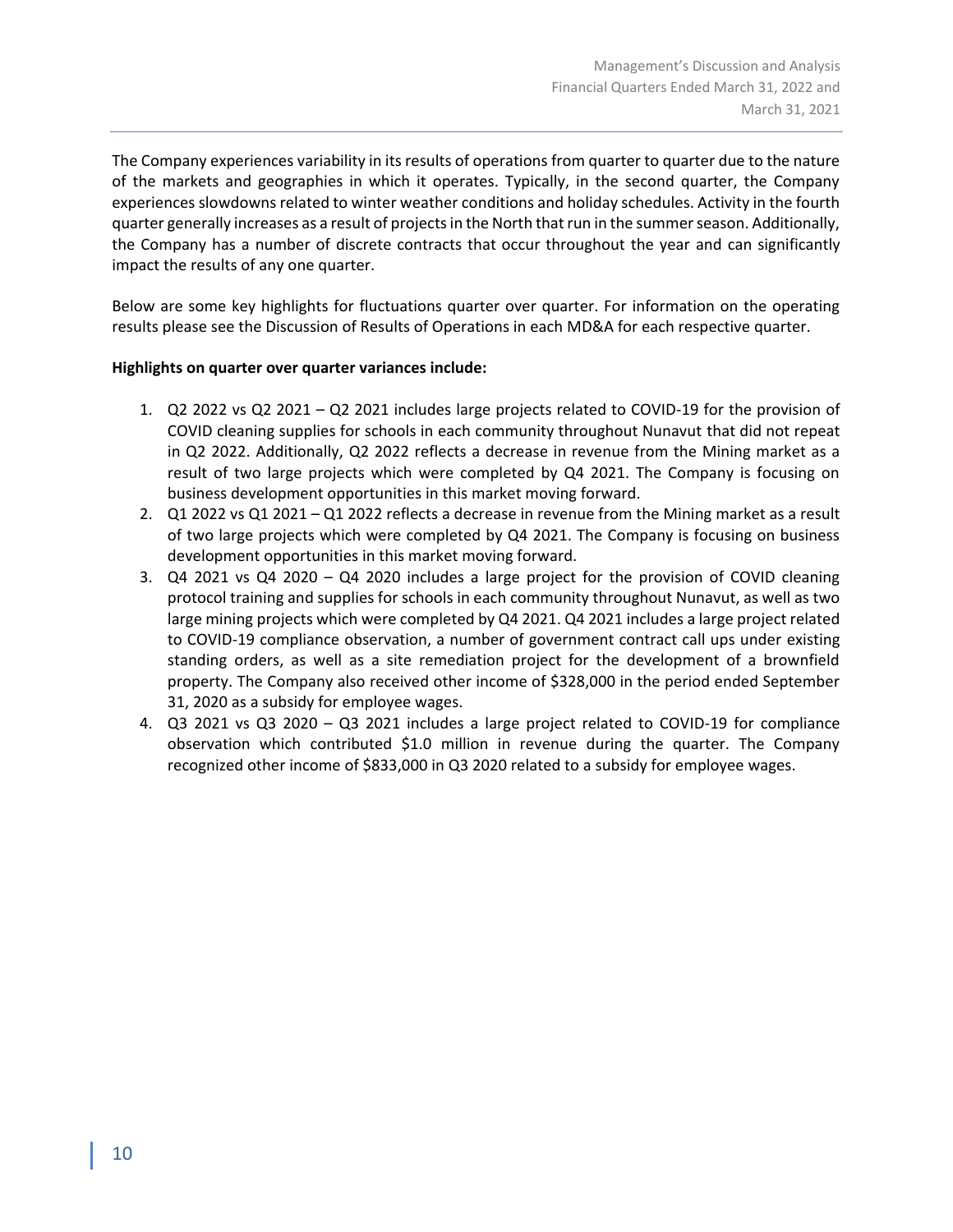# **Liquidity**

|                                                            | <b>Six Months Ended</b> |           |
|------------------------------------------------------------|-------------------------|-----------|
|                                                            | March 31,<br>March 31,  |           |
|                                                            | 2022                    | 2021      |
|                                                            | \$                      | \$        |
| Cash provided by (used in)                                 |                         |           |
| Operating activities, excluding changes to working capital | 1,252,940               | 2,602,796 |
| Changes related to working capital                         | (1, 198, 252)           | (98,005)  |
| Operating activities                                       | 54,688                  | 2,504,791 |
| Investing activities                                       | (61, 361)               | (48, 135) |
| Financing activities                                       | (468,805)               | (717,686) |
| Change in cash and cash equivalents                        | (475, 478)              | 1,738,970 |
| Cash and cash equivalents – Beginning of period            | 4,727,420               | 2,470,002 |
| Cash and cash equivalents - End of period                  | 4,251,942               | 4,208,972 |
| Free cash flow <sup>1</sup>                                | (225, 940)              | 2,232,570 |

*Note 1: Free cash flow is a non-IFRS measure and is calculated as operating cash flows less net capital expenditures and net payment of lease obligations (see 'Financial Terms and Definitions').*

# Summary of Cashflow

Cash produced from operating activities was approximately \$54,688 in the six months ended March 31, 2022 compared with cash produced from operating activities of \$2.5 million in the same period in 2021. Roughly half of the decrease was a result of lower revenue and gross profit. The remaining decrease came from changes in working capital, mainly because of the timing of receivables collection, as a few significant receivables were collected right after quarter end.

Investing activities consumed \$61,361 of cash in the first six months of 2022 compared to cash consumed by investing activities of \$48,135 in the same period for 2021.

For the six months ended March 31, 2022, cash used in financing activities was \$468,805 compared to cash used by financing activities of \$718,686 in the same period of 2021. In Q2 2021, the Company made principal payments of \$500,000 on its existing term debt before refinancing the remaining \$2.0 million through a new lender on April 20, 2021. In Q2 2022, in addition to lower loan repayments, the Company generated cash of \$120,000 from the exercise of stock options.

# Summary of Liquidity

The Company's short-term credit facilities consist of an operating credit line in the amount of \$2.5 million, which is a shared limit between its overdraft facility and letters of credit. The facility carries a floating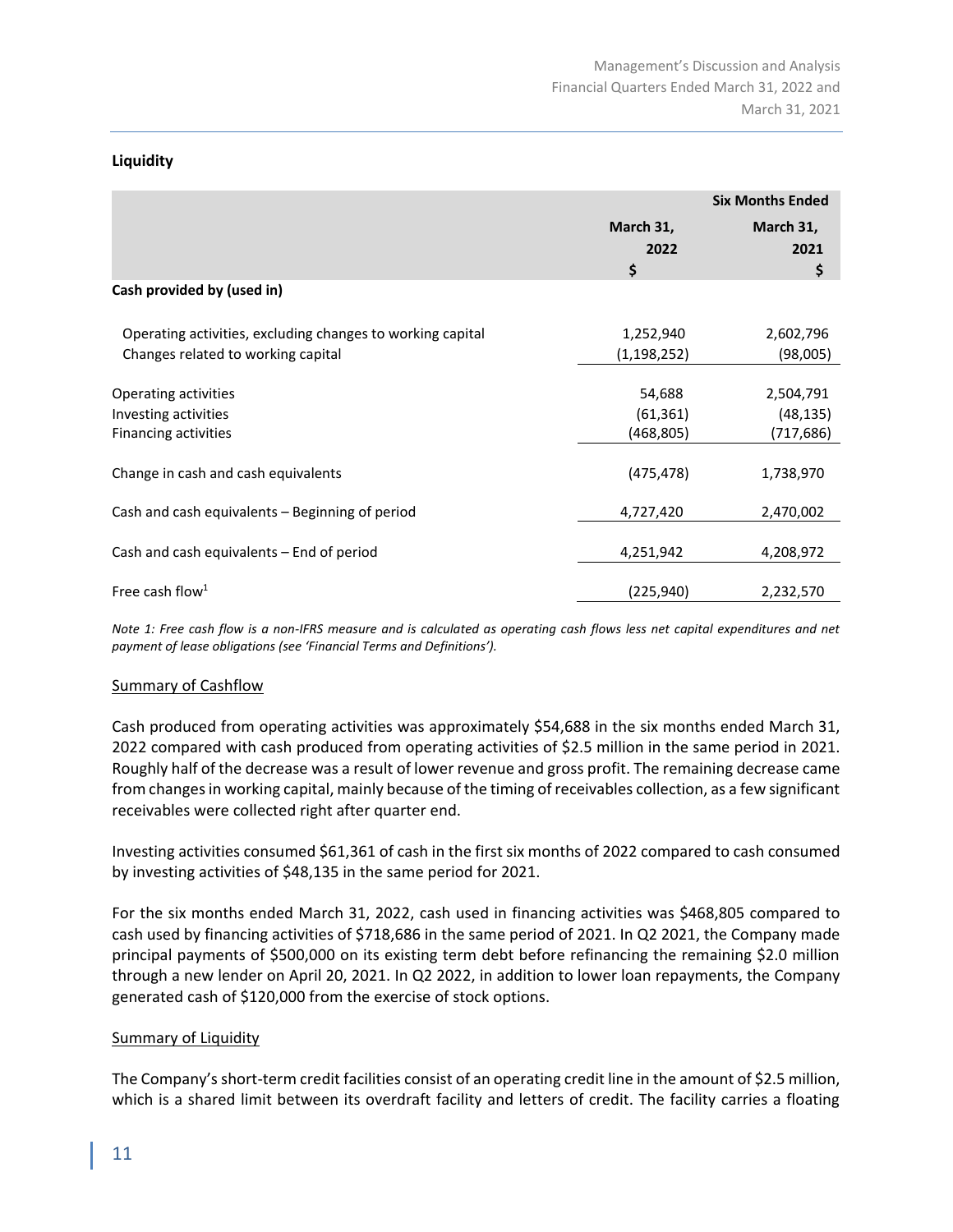interest at prime plus 1.25% (2021 - 2.25%), is collateralized by a first ranking general security agreement over all of the Company's present and future assets and has no contractual maturity.

For the period ended March 31, 2022, the effective interest rate under this facility was 3.95% (2021 – 4.7%). As at March 31, 2022, the Company had drawn \$nil on its operating facility and \$nil in letters of credit.

On April 20, 2021, the Company entered into a letter of agreement with its bank for a new \$2.0 million term loan. The term loan has a closed four-year term and carries an interest rate of 3.28% per annum with monthly blended payments of \$44,517 commencing May 31, 2021. It matures April 30, 2025, will be carried at amortized cost and is subject to the same covenants as the Company's short term credit facilities.

As at March 31, 2022, the Company had approximately \$6.9 million in availability between its operating line and cash balances and was in compliance with all its covenants.

# **Business Outlook**

# *The following comments include forward-looking information and users are cautioned that actual results may vary.*

BluMetric is focused on making key investments in personnel to support growth and market expansion. The Company is planning to invest in leadership in the Commercial and Industrial market to take advantage of emerging opportunities. In addition, the Company is considering acquisition opportunities to accelerate growth. BluMetric believes that being diversified in its service offerings and market sectors will continue to position BluMetric for future year growth.

#### **Business Risks**

The Company is subject to risks and uncertainties in the normal course of business that could materially affect the financial condition of the Company. The reader is referred to the discussion on Business Risks found in the Company's MD&A for the year ended September 30, 2021.

These risks and uncertainties have not materially changed and are hereby incorporated by reference.

#### **Capital Resources**

The Company's future growth strategy contemplates investment in various technologies and processes requiring capital for prototyping purposes. Accordingly, the Company may opportunistically approach capital markets for additional equity funding if conditions are favourable.

# **Critical Accounting Judgements and Estimates**

The reader is referred to the detailed discussion on critical accounting judgements and estimates found in Note 2 of the Company's audited financial statements and related notes for the year ended September 30, 2021.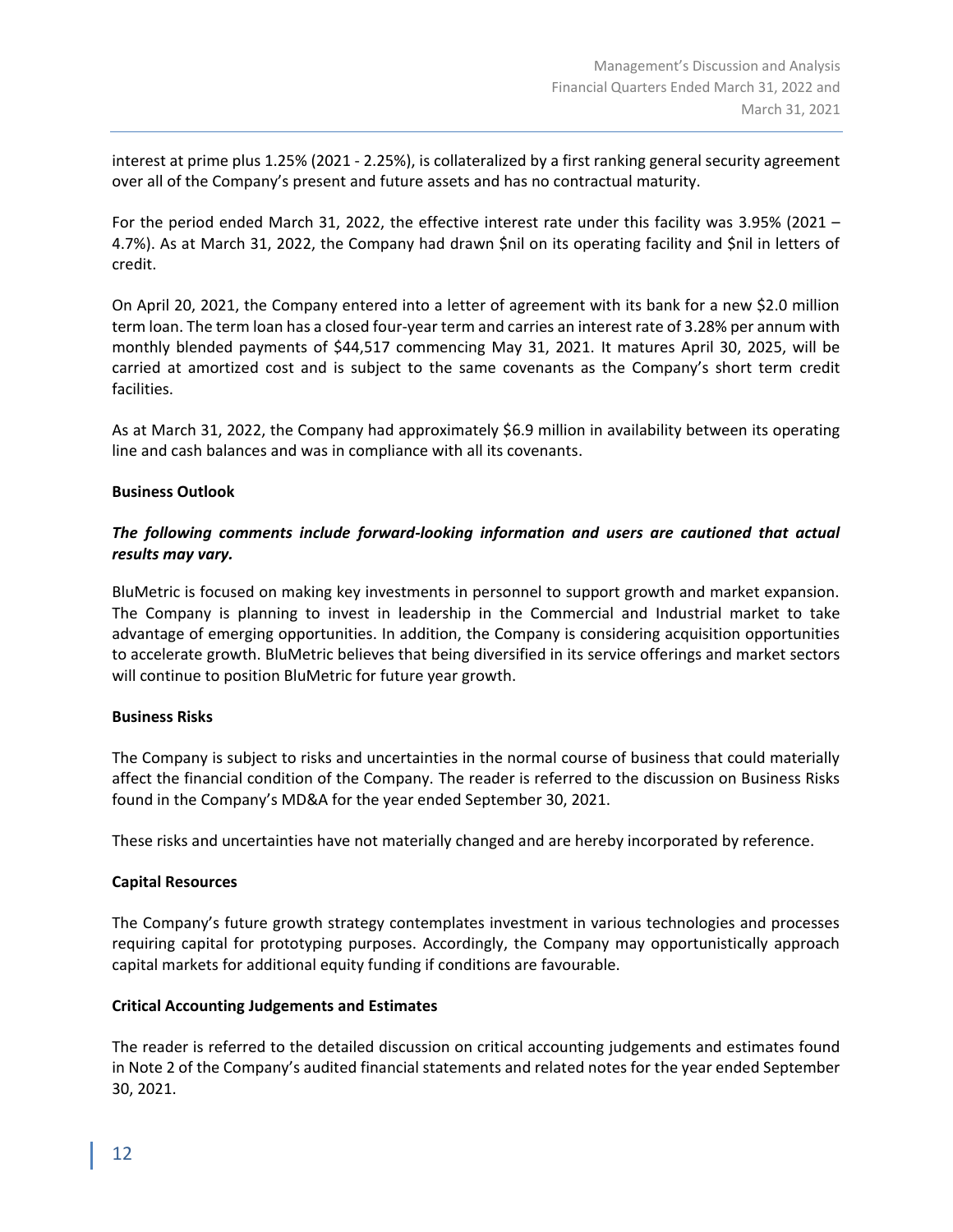# **Contractual Obligations**

The nature and extent of the Company's contractual obligations did not change materially from those described in Note 22 of the Company's audited financial statements for the year ended September 30, 2021 (incorporated here by reference).

# **Off-Balance Sheet Arrangements**

The Company has no off-balance sheet arrangements, other than variable payments related to operating leases with terms of twelve months or less that have, or are likely to have, a current or future material effect on its financial position, financial performance, liquidity, capital expenditures or capital resources. The reader is referred to Note 22 of the Company's audited financial statements for the year ended September 30, 2021.

# **Transactions with Related Parties**

All related-party transactions are conducted under terms and conditions reflecting prevailing market conditions at the transaction date and are recorded at the amounts agreed upon by the parties.

Key management personnel of the Company are members of the Board of Directors, the Chief Executive Officer, the Chief Financial Officer and members of the executive team.

The remuneration of key management personnel, including directors, during the period was as follows:

|                          | <b>Three Months Ended</b> |                         | <b>Six Months Ended</b> |                         |
|--------------------------|---------------------------|-------------------------|-------------------------|-------------------------|
|                          | March 31,<br>2022<br>\$   | March 31,<br>2021<br>\$ | March 31,<br>2022<br>\$ | March 31,<br>2021<br>\$ |
|                          |                           |                         |                         |                         |
| <b>Salaries</b>          | 469,619                   | 257,181                 | 708,869                 | 457,613                 |
| Short-term benefits      | 24,720                    | 25,373                  | 48,641                  | 50,747                  |
| Share-based compensation | 4,581                     | 10,422                  | 9,280                   | 14,407                  |
|                          |                           |                         |                         |                         |
|                          | 498,920                   | 292,976                 | 766,790                 | 522,767                 |

# **Proposed Transactions and Subsequent Events**

There are no proposed transactions or subsequent events for the quarter ended March 31, 2022.

#### **Summary of Outstanding Shares and Dilutive Instruments**

The Company currently has the following shares and dilutive instruments outstanding:

| Shares:  | 29,395,695 common shares |
|----------|--------------------------|
| Options: | 120,000 options          |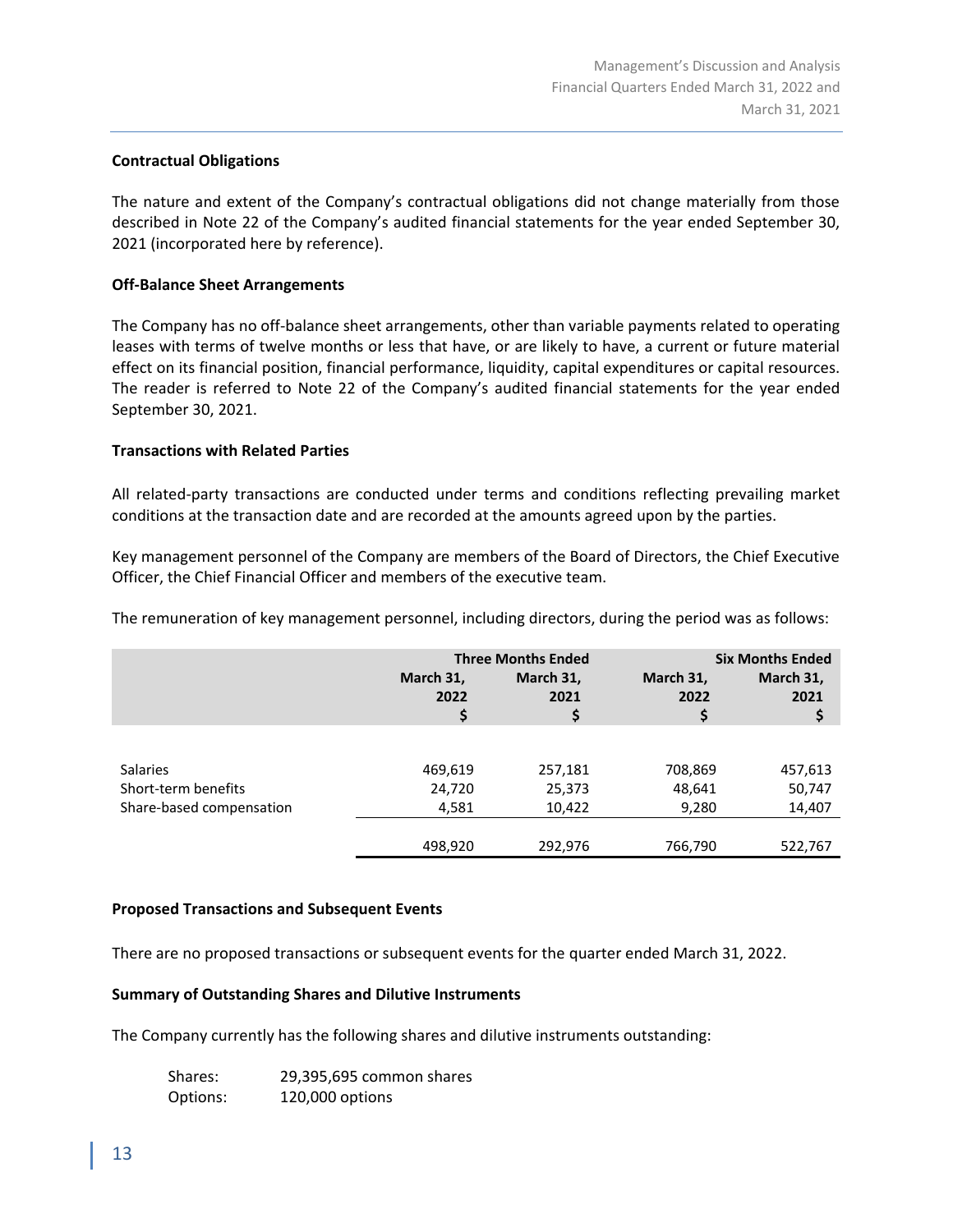# **Inter-Corporate Relationships**

There are no inter-corporate relationships for the quarter ended March 31, 2022.

# **Financial Terms and Definitions**

# **Definition of Non-GAAP Measures**

This Management Discussion and Analysis includes reference to and uses terms that are not specifically defined in IFRS and do not have any standardized meaning prescribed by IFRS. These non-GAAP measures may not be comparable to similar measures presented by other companies. The Company believes that the measures defined here are useful for providing investors with additional information to assist them in understanding components of the financial results.

**EBITDA:** EBITDA represents net income before interest expense, income taxes, depreciation of property and equipment, and amortization of intangible assets. The Company uses this measure as part of assessing operating performance. There is no direct comparable IFRS measure for EBITDA.

**Adjusted EBITDA:** Adjusted EBITDA additionally excludes items that are significant and irregular, such as the gain on disposal of assets held for sale and goodwill impairment.

Management believes that Adjusted EBITDA as defined above is an important indicator of the Company's ability to generate liquidity through operating cash flow to fund future working capital needs, service outstanding debt and fund future capital expenditures and uses the metric for this purpose. Adjusted EBITDA is also used by investors and analysts for valuation purposes. The intent of the Adjusted EBITDA is to provide additional useful information to investors and analysts and the measure does not have any standardized meaning under IFRS. Adjusted EBITDA should therefore not be considered in isolation or used in substitute for measures of performance prepared in accordance with IFRS. Other issuers may calculate Adjusted EBITDA differently.

**Free cash flow:** Free cash flow is a non-IFRS measure and is calculated as operating cash flows less capital expenditures and net payment of lease obligations. The Company uses this measure as part of assessing the availability of discretionary cash as part of its liquidity management. There is no directly comparable IFRS measure under IFRS.

**Net cash:** Net cash is a non-IFRS measure and is calculated as cash less total debt excluding lease liabilities. The Company uses this measure as part of assessing liquidity. There is no directly comparable measure under IFRS.